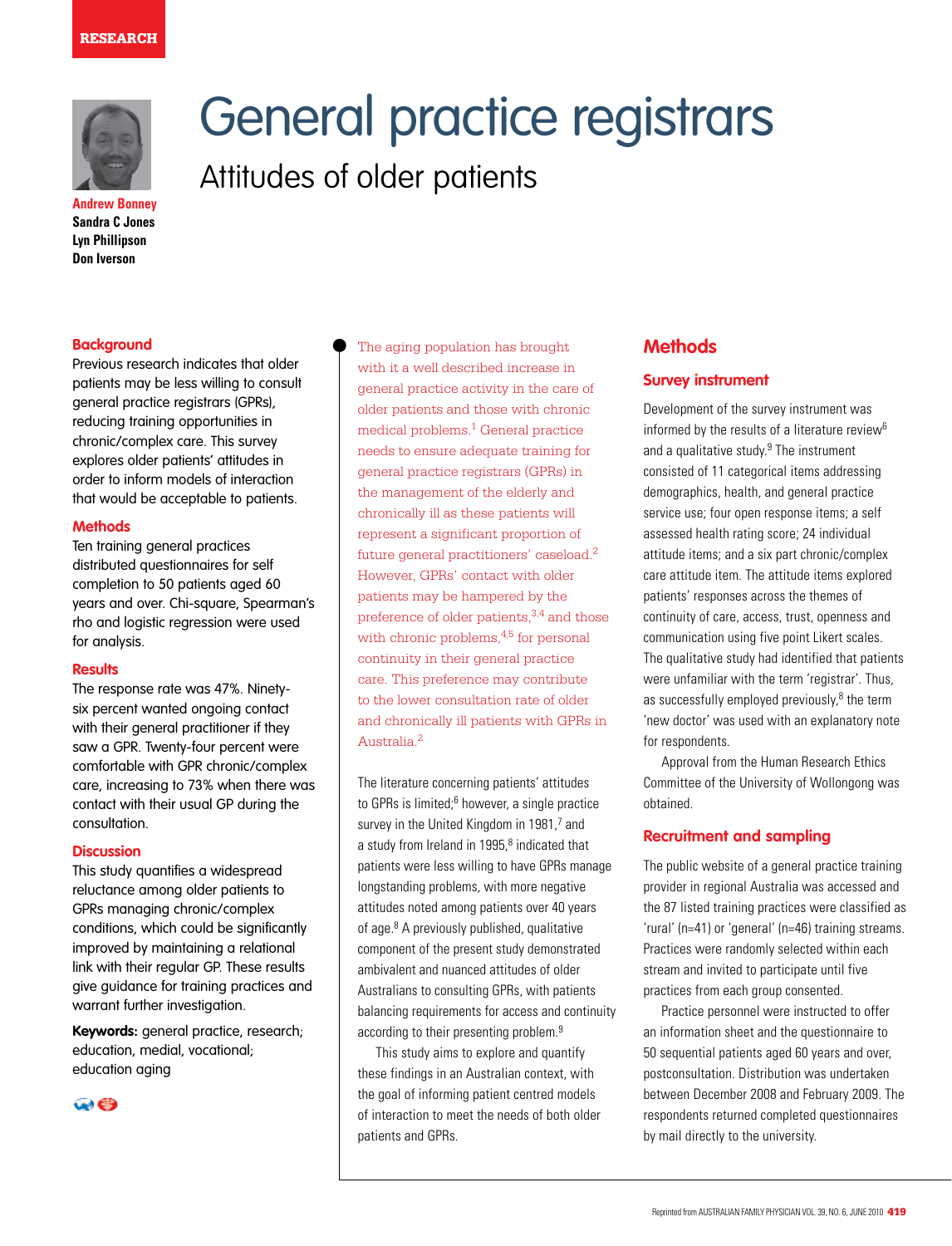## **Data analysis**

The distribution of the data from the five point Likert scale items were assessed for normality using the Kolmogorov-Smirnov test. As none of these items returned data with a normal distribution, the nonparametric tests, chi-square, Friedman's test, Spearman's rho (two tailed) and backward binary logistic regression, were used for analysis. The sample size, combined with the skewed distribution of responses, resulted in some items displaying very low frequencies (ie. <5) in some categories in the original five category format. These frequencies were below the acceptable threshold for chi-square analysis.10 Therefore, to achieve adequate frequencies for analysis, responses to the Likert scale items were collapsed into three categories.10 Scores '1' and '2' were considered as representing a negative attitude, '3' a neutral attitude and '4' and '5' a positive attitude, to the statements provided. Data was tabulated in this format. Likert scale variables were collapsed into two categories to undertake the binary regression, such that a 'neutral' response favoured the null hypothesis. The exception was the 'high satisfaction' variable, where respondents who scored 5 for satisfaction were compared with those who scored 1–4. The initial five category format was retained when assessing correlations. Age/ gender groups from this study and the Bettering the Evaluation and Care of Health (BEACH)<sup>11</sup> data for 65–74 years and >75 years groups were compared using chi-square analysis to assess how closely the sample resembled the BEACH sample and to inform comment on the generalisability of the results. The internal reliability of the item scales was assessed using Cronbach's alpha. The data was analysed using SPSS Version 15.

# **Results**

# **Internal reliability of the survey instrument**

Internal reliability was shown to be acceptable for the 24 five point Likert scale items 9–32 (alpha=0.72) and the GPR chronic/complex care item 33 (alpha=0.83).12

# **Sample description**

Of the 21 practices approached, eight were excluded due to not having had a registrar in the previous 3 months, and three declined to participate. Surveys were returned from all 10 participating practices with response rates from individual practices ranging from 14% (n=7) to 74% (n=37): 47% overall (n=233). The age range of respondents was 60–92 years. The age/gender distribution of the sample was not significantly different from matched groups from the BEACH<sup>11</sup> data ( $p=0.077$ ). The majority of respondents (n=158, 68.7%) reported having at least one chronic or complex medical problem. Characteristics of the sample are summarised in Table 1.

## **Patient responses**

The majority (n=193, 83.9%) of respondents stated they would be happy to see a GPR for a minor problem. However, most felt it required time to develop trust (n=153, 66.8%) and a good relationship (n=184, 80.3%) with a new doctor. Almost all wanted reassurance that ongoing contact with their regular doctor would be maintained if they saw a GPR (n=221, 96.1%). Respondents (n=177, 77.0%) felt more confident in seeing different doctors in the practice, if they knew their medical record was readily available.

| Table 1. Sample characteristics                                                                |                  |  |  |  |  |
|------------------------------------------------------------------------------------------------|------------------|--|--|--|--|
| <b>Patient characteristics</b>                                                                 | <b>Responses</b> |  |  |  |  |
| Patients' practice type                                                                        |                  |  |  |  |  |
| General path                                                                                   | 111 (47.6%)      |  |  |  |  |
| Rural path                                                                                     | 122 (52.4%)      |  |  |  |  |
| Patients' age                                                                                  |                  |  |  |  |  |
| 60-74 years                                                                                    | 147 (63.6%)      |  |  |  |  |
| 75 years and over                                                                              | 184 (36.4%)      |  |  |  |  |
| Patients' gender                                                                               |                  |  |  |  |  |
| Male                                                                                           | 89 (38.2%)       |  |  |  |  |
| Female                                                                                         | 144 (61.8%)      |  |  |  |  |
| Patients' time at practice                                                                     |                  |  |  |  |  |
| 10 years or less                                                                               | 111 (47.8%)      |  |  |  |  |
| More than 10 years                                                                             | 121 (51.9%)      |  |  |  |  |
| Patients' time with regular GP                                                                 |                  |  |  |  |  |
| 10 years or less                                                                               | 135 (59.0%)      |  |  |  |  |
| More than 10 years                                                                             | 94 (41.0%)       |  |  |  |  |
| <b>Patients' contact with GPRs</b>                                                             |                  |  |  |  |  |
| Has not seen (or unsure whether has seen) GPR                                                  | 96 (41.4%)       |  |  |  |  |
| Has seen GPR                                                                                   | 136 (58.4%)      |  |  |  |  |
| Note: Percentages expressed are of valid responses for a given item, not for the entire sample |                  |  |  |  |  |

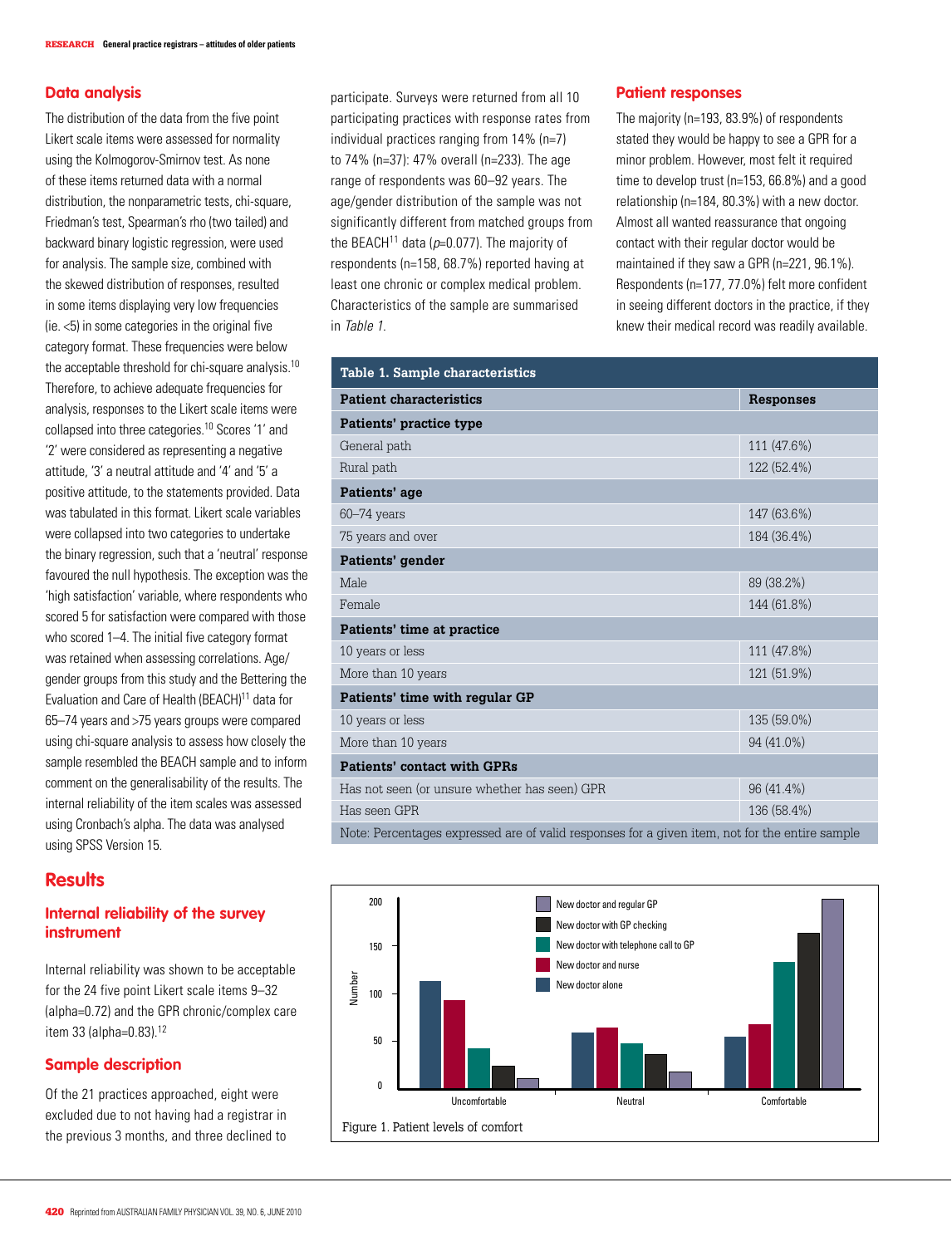| <b>Table 2. Patient responses</b>                                                                           |                                                                                                                                                                |                |                 |    |                         |     |                  |
|-------------------------------------------------------------------------------------------------------------|----------------------------------------------------------------------------------------------------------------------------------------------------------------|----------------|-----------------|----|-------------------------|-----|------------------|
|                                                                                                             |                                                                                                                                                                |                | Unsatisfied     |    | <b>Neutral</b>          |     | <b>Satisfied</b> |
|                                                                                                             | 9. How satisfied have you generally been with the medical care you have received from the<br>new doctors in your surgery?                                      | 5              | (3.7%)          |    | $30(22.1\%)$            |     | 101 (74.3%)      |
|                                                                                                             |                                                                                                                                                                |                | <b>Disagree</b> |    | <b>Neutral</b><br>Agree |     |                  |
|                                                                                                             | 10. I am happy to see a new doctor for a minor medical complaint, or simple request like a<br>repeat prescription                                              | 12             | $(5.2\%)$       |    | 25 (10.9%)              |     | 193 (83.9%)      |
|                                                                                                             | 11. It is important to me to have a regular doctor who knows me and knows my medical<br>history well                                                           | 3              | (1.3%)          |    | 12 (5.2%)               | 216 | $(93.5\%)$       |
|                                                                                                             | 12. Most of the time it is more important for me to see any doctor who is available rather than<br>waiting to see the doctor of my choice                      |                | 120 (52.9%)     |    | 48 (21.1%)              | 59  | (26%)            |
|                                                                                                             | 13. I prefer to see my regular doctor for the management of all my medical conditions                                                                          | 10             | $(4.3\%)$       |    | 16 (6.9%)               | 205 | (88.7%)          |
|                                                                                                             | 14. In seeing a new doctor, it would take time to build trust                                                                                                  | 23             | $(10.0\%)$      |    | 53 (23.1%)              | 153 | $(66.8\%)$       |
|                                                                                                             | 15. I am uncertain how well a new doctor would be able to help me with my problems                                                                             | 45             | $(19.6\%)$      |    | 80 (34.8%)              | 105 | (45.7%)          |
|                                                                                                             | 16. I would not feel comfortable talking with one of the new doctors about a sensitive problem                                                                 | 86             | $(37.1\%)$      |    | 46 (19.8%)              | 100 | $(43.1\%)$       |
|                                                                                                             | 17. If I see a new doctor, I worry that they might not take my concerns seriously                                                                              |                | 110 (47.8%)     | 48 | $(20.9\%)$              | 72  | (31.3%)          |
|                                                                                                             | 18. I would not find seeing a new doctor reassuring                                                                                                            | 95             | $(41.5\%)$      |    | 66 (28.8%)              | 68  | (29.7%)          |
|                                                                                                             | 19. If I saw a new doctor for a medical problem, I would like to know that my ongoing contact<br>with my regular doctor was not broken                         | 3              | $(1.3\%)$       | 6  | $(2.6\%)$               |     | 221 (96.1%)      |
|                                                                                                             | 20. It would be good to have information available regarding the experience and qualifications<br>of the new doctors                                           | 25             | $(10.9\%)$      |    | 60 (26.1%)              | 145 | $(63.0\%)$       |
|                                                                                                             | 21. It would be good to have information regarding what period of time a new doctor will be<br>working at my surgery (eg. 6 months, 12 months, indefinitely)   | 25             | $(10.8\%)$      |    | 54 (23.4%)              | 152 | (65.8%)          |
|                                                                                                             | 22. I think my regular doctor is happy for me to see the new doctors for any of my medical<br>problems                                                         | 38             | $(17.4\%)$      |    | 73 (33.3%)              | 108 | $(49.3\%)$       |
|                                                                                                             | 23. Supporting the new doctors who come to my medical practice might encourage more<br>doctors to stay in the area                                             | 8              | $(3.4\%)$       |    | 45 (19.4%)              | 179 | (77.2%)          |
|                                                                                                             | 24. I expect that all of the doctors at the surgery I attend have good medical knowledge and<br>skills                                                         | 3              | $(1.3\%)$       |    | 11 (4.8%)               | 215 | $(93.9\%)$       |
|                                                                                                             | 25. The relationship I have with my usual doctor is something I would value continuing into<br>the future                                                      | $\overline{0}$ | $(0.0\%)$       | 5  | $(2.2\%)$               | 227 | $(97.8\%)$       |
|                                                                                                             | 26. A new doctor would not have the full picture of my medical history and background                                                                          | 51             | (22.3%)         |    | 73 (31.9%)              | 105 | $(45.9\%)$       |
|                                                                                                             | 27. I am only willing to see a new doctor if I know the doctor works closely with my regular<br>doctor                                                         | 36             | (15.7%)         |    | 42 (18.3%)              |     | 152 (66.1%)      |
|                                                                                                             | 28. I don't like having to go through my medical history all over again with a new doctor                                                                      | $\sim$<br>ხკ   | $(23.1\%)$      |    | 60 (26.2%)              |     | 116 (50.7%)      |
|                                                                                                             | 29. Knowing that my medical record is readily available helps me feel confident in seeing<br>different doctors in the practice                                 | 13             | $(5.7\%)$       |    | 40 (17.4%)              | 177 | $(77.0\%)$       |
|                                                                                                             | 30. I have found the new doctors easy to communicate with                                                                                                      | 21             | $(11.6\%)$      |    | 65 (35.9%)              | 95  | (52.5%)          |
|                                                                                                             | 31. If my usual doctor transferred my care to one of the new doctors, I'd feel a bit abandoned                                                                 | 33             | $(14.5\%)$      |    | 40 (17.5%)              | 155 | $(68.0\%)$       |
|                                                                                                             | 32. It takes time to develop a good relationship with a new doctor                                                                                             | 13             | $(5.7\%)$       |    | 32 (14.0%)              |     | 184 (80.3%)      |
|                                                                                                             | How comfortable would you feel having a long term or complex medical problem,<br>for example diabetes or a heart problem, managed in the following situations? | <b>Not</b>     | comfortable     |    | <b>Neutral</b>          |     | Comfortable      |
|                                                                                                             | 33a. A new doctor alone                                                                                                                                        |                | 113 (49.8%)     | 59 | $(26.0\%)$              | 55  | $(24.2\%)^*$     |
|                                                                                                             | 33b. A new doctor and the practice nurse                                                                                                                       | 93             | $(41.2\%)$      |    | 65 (28.8%)              | 68  | $(30.1\%)*$      |
|                                                                                                             | 33c. A new doctor with a phone call to my regular doctor to double check the management                                                                        | 43             | $(19.2\%)$      | 48 | $(21.4\%)$              | 133 | $(59.4\%)*$      |
|                                                                                                             | 33d. A new doctor who called in my regular doctor to double check the management                                                                               | 24             | $(10.8\%)$      |    | 36 (16.1%)              | 163 | $(73.1\%)*$      |
|                                                                                                             | 33e. A new doctor and my regular doctor together                                                                                                               | 11             | $(4.8\%)$       |    | 18 (7.9%)               | 199 | $(87.3\%)*$      |
|                                                                                                             | 33f. My regular doctor alone                                                                                                                                   | $\mathbf{1}$   | $(0.4\%)$       | 7  | $(3.0\%)$               | 219 | $(96.5\%)*$      |
| Note: Percentages expressed are of valid responses for a given item, not for the entire sample; $* p<0.001$ |                                                                                                                                                                |                |                 |    |                         |     |                  |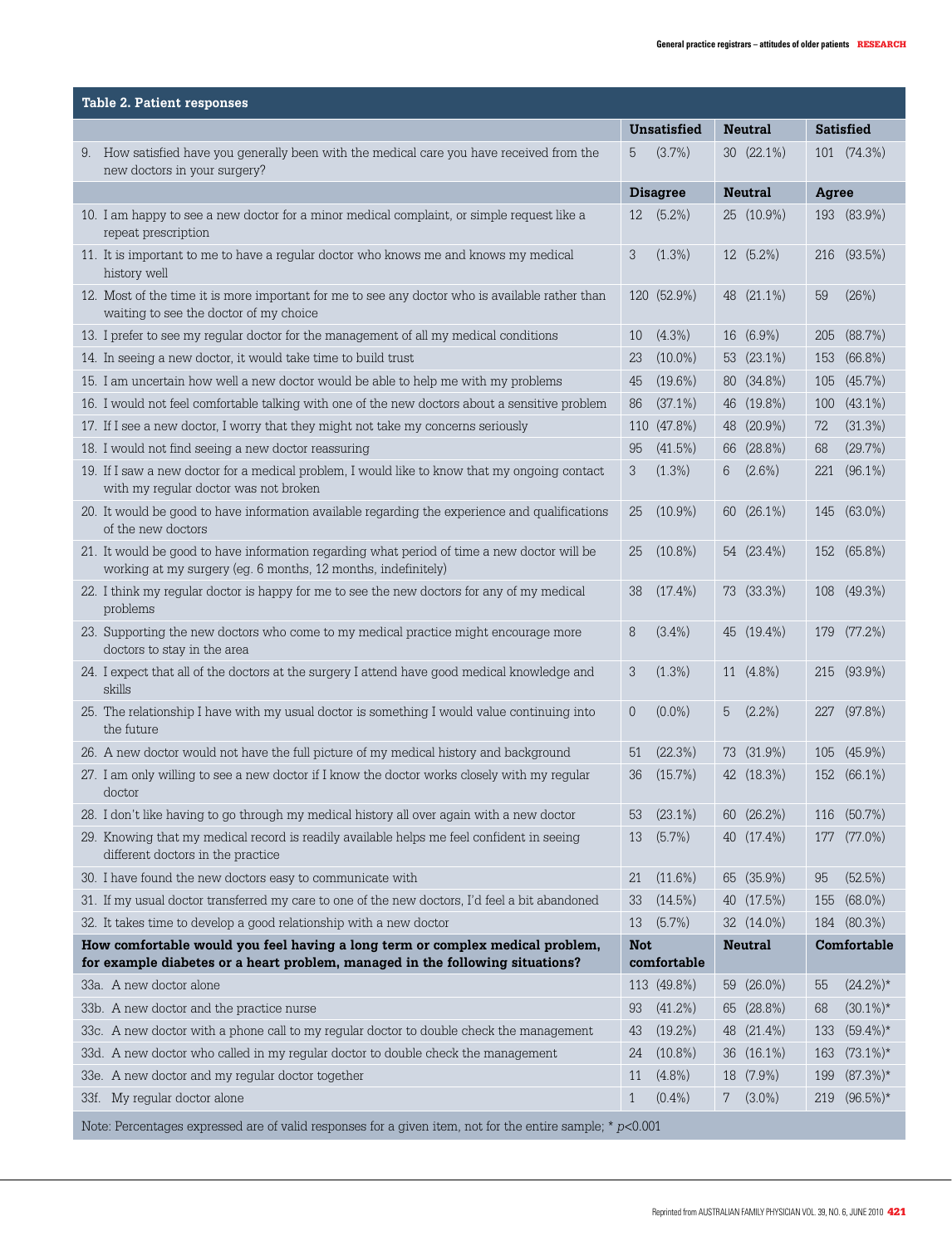Two-thirds would only be willing to see a new doctor if they knew that doctor worked closely with their regular doctor (n=152, 66.1%). A similar proportion wanted to know the qualifications and experience of GPRs (n=145, 63%) and the length of time a GPR would be staying in the practice (n=152, 65.8%); most did not recall

having received information on how early career GPs gain experience or training (n=203; 88.6%). The respondents were asked to rate their levels of comfort in each of a series of scenarios of increasing practice support to the GPR for chronic/ complex management. The results (*Figure 1*) demonstrate a general increase in comfort with

| <b>Table 3. Associations and correlations</b>                                                                                                                |                                              |                                        |  |  |  |  |  |
|--------------------------------------------------------------------------------------------------------------------------------------------------------------|----------------------------------------------|----------------------------------------|--|--|--|--|--|
| <b>Endpoint for investigation</b>                                                                                                                            | <b>Association</b> (chi-<br>square analysis) | <b>Correlation</b><br>(Spearman's rho) |  |  |  |  |  |
| Having seen a GPR                                                                                                                                            |                                              |                                        |  |  |  |  |  |
| Attending a rural practice                                                                                                                                   | $p=0.024$                                    |                                        |  |  |  |  |  |
| Attending the same practice for more than 10<br>years                                                                                                        | $p=0.001$                                    |                                        |  |  |  |  |  |
| Attending the same GP for more than 10 years                                                                                                                 | $p=0.009$                                    |                                        |  |  |  |  |  |
| Agreeing with: 'I think my regular doctor is<br>happy for me to see the new doctors for any of<br>my medical problems'                                       | p<0.001                                      |                                        |  |  |  |  |  |
| High satisfaction in seeing a GPR                                                                                                                            |                                              |                                        |  |  |  |  |  |
| Agreeing with: 'I think my regular doctor is<br>happy for me to see the new doctors for any of<br>my medical problems'                                       |                                              | 0.344 (p<0.001)                        |  |  |  |  |  |
| Agreeing with: 'I expect that all of the doctors<br>at the surgery I attend have good medical<br>knowledge and skills'                                       |                                              | 0.411 (p<0.001)                        |  |  |  |  |  |
| Agreeing with: 'Knowing that my medical record<br>is readily available helps me feel confident in<br>seeing different doctors in the practice'               |                                              | $0.416$ ( $p<0.001$ )                  |  |  |  |  |  |
| Agreeing with: 'I have found the new doctors<br>easy to communicate with'                                                                                    |                                              | 0.527 (p<0.001)                        |  |  |  |  |  |
| Comfort in having a chronic/complex medical problem managed by a GPR alone                                                                                   |                                              |                                        |  |  |  |  |  |
| Having seen a GPR                                                                                                                                            | p<0.001                                      |                                        |  |  |  |  |  |
| Agreeing with: 'I think my regular doctor is<br>happy for me to see the new doctors for any of<br>my medical problems'                                       | p<0.001                                      | 0.303 (p<0.001)                        |  |  |  |  |  |
| Agreeing with: 'I don't like having to go through<br>my medical history all over again with a new<br>doctor'                                                 |                                              | $-0.338$ ( $p<0.001$ )                 |  |  |  |  |  |
| Agreeing with: 'Most of the time it is more<br>important for me to see any doctor who is<br>available rather than waiting to see the doctor of<br>my choice' |                                              | 0.338 (p<0.001)                        |  |  |  |  |  |
| Agreeing with: 'I would not find seeing a new<br>doctor reassuring'                                                                                          |                                              | $-0.332(p<0.001)$                      |  |  |  |  |  |
| Agreeing with: 'If my usual doctor transferred<br>my care to one the new doctors, I'd feel a bit<br>abandoned'                                               |                                              | $-0.388$ ( $p<0.001$ )                 |  |  |  |  |  |
| Agreeing with: 'It takes time to develop a good<br>relationship with a new doctor'                                                                           |                                              | $-0.411 (p<0.001)$                     |  |  |  |  |  |

increasing support for the GPRs, with 87.3% (n=199) feeling comfortable if they saw their usual GP and the GPR together for chronic/complex care (Friedman's test  $p<0.001$ ). Patients' responses to all attitude items are presented in Table 2.

 Three endpoints were chosen for further investigation: having seen a GPR; satisfaction in seeing a GPR; and comfort in having a chronic/ complex problem managed by a GPR alone. Table 3 presents significant results of chi-square analyses and correlations using Spearman's rho (two tailed) with these endpoints and selected variables.

Backward stepwise logistic regression models were then tested for each end point, using the variables listed below each endpoint in Table 3. The variables that were retained after regression are presented in Table 4.

For the first endpoint, patients were more likely to have seen a GPR when they believed their usual GP was happy for them to see a GPR (OR 3.99; 95% CI: 2.17–7.33; p<0.001). For the second endpoint, patients were more likely to express high satisfaction in GPR consultations if they felt the GPR was easy to communicate with (OR 3.69; 95% CI: 1.54-8.84; p=0.003) or if they felt confident in seeing different doctors, because they knew their medical record was readily available (OR 6.57; 95% CI: 1.41–30.58;  $p=0.016$ ). For the final end point, patients were more likely to feel comfortable with independent GPR chronic/complex management if they would not feel 'abandoned' if their care was transferred to a GPR (OR 3.04; 95% CI: 1.23–7.52; p=0.016).

# **Discussion**

This is the first study that the authors are aware of that quantifies Australian patient responses to GPRs. The results are consistent with previous Australian qualitative work,<sup>9</sup> overseas studies on responses to GPRs,<sup>6</sup> and research concerning continuity of care.4,5,13–17 This study adds to the literature by identifying factors that may improve older patients' acceptance of GPRs. Of particular interest is that this study quantifies a widespread reluctance among older patients to having registrars manage chronic/complex conditions, which could be significantly improved by maintaining a relational link with their regular GP.

 This study has limitations; the modest sample size, variable response rates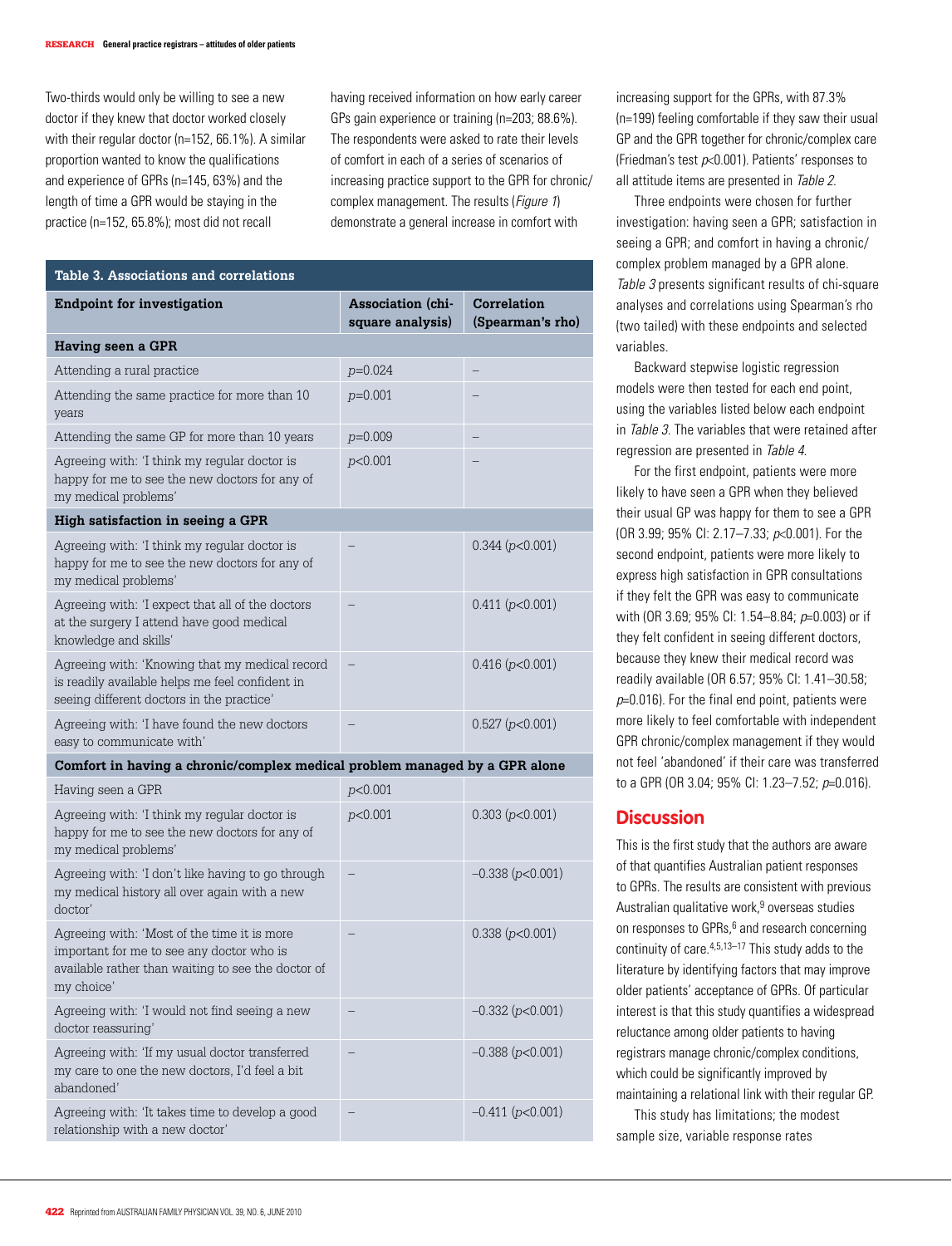| Table 4. Variables retained after logistic regression                                                                                                     |            |              |              |              |  |  |  |  |  |  |
|-----------------------------------------------------------------------------------------------------------------------------------------------------------|------------|--------------|--------------|--------------|--|--|--|--|--|--|
|                                                                                                                                                           | Odds ratio | Lower 95% CI | Upper 95% CI | Significance |  |  |  |  |  |  |
| Variables predicting a patient having seen a GPR                                                                                                          |            |              |              |              |  |  |  |  |  |  |
| Attending a rural practice                                                                                                                                | 1.88       | 1.03         | 3.45         | $p=0.04$     |  |  |  |  |  |  |
| Attending the same practice for more than 10 years                                                                                                        | 2.70       | 1.48         | 4.96         | $p=0.001$    |  |  |  |  |  |  |
| Agreeing with: 'I think my regular doctor is happy for me to see<br>the new doctors for any of my medical problems'                                       | 3.99       | 2.17         | 7.33         | p<0.001      |  |  |  |  |  |  |
| Variables predicting a patient reporting high satisfaction in seeing a GPR                                                                                |            |              |              |              |  |  |  |  |  |  |
| Agreeing with: 'I have found the new doctors easy to<br>communicate with'                                                                                 | 3.69       | 1.54         | 8.84         | $p=0.003$    |  |  |  |  |  |  |
| Agreeing with: 'knowing that my medical record is readily<br>available helps me feel confident in seeing different doctors in the<br>practice'            | 6.57       | 1.41         | 30.58        | $p=0.016$    |  |  |  |  |  |  |
| Variables predicting patients feeling comfortable in having a chronic/complex medical problem managed by a GPR alone                                      |            |              |              |              |  |  |  |  |  |  |
| Disagreeing with: 'I would not find seeing a new doctor<br>reassuring'                                                                                    | 2.20       | 1.05         | 4.58         | $p=0.036$    |  |  |  |  |  |  |
| Agreeing with: 'most of the time it is more important for me to see<br>any doctor who is available rather than waiting to see the doctor<br>of my choice' | 2.42       | 1.14         | 5.15         | $p=0.022$    |  |  |  |  |  |  |
| Disagreeing with: 'if my usual doctor transferred my care to one of<br>the new doctors, I'd feel a bit abandoned'                                         | 3.04       | 1.23         | 7.52         | $p=0.016$    |  |  |  |  |  |  |
| Disagreeing with: 'it takes time to develop a good relationship                                                                                           | 13.04      | 2.57         | 66.28        | $p=0.002$    |  |  |  |  |  |  |

Disagreeing with: 'it takes time to develop a good relationship with a new doctor'

between practices and the inability to track nonresponders potentially detract from the generalisability of the results. However, strengthening the findings, the sample did not significantly differ from the patient population demonstrated in the BEACH study,<sup>11</sup> and logistic regression has been shown to be robust in complex sampling techniques, such as the cluster sampling used in this study.18

# **Implications for training practices and future research**

Adult learning theory indicates that learners are motivated by the need to solve real life, practical problems.19 Older patients are likely to present their straightforward complaints to registrars, keeping their complex or chronic problems for their usual doctor. This has obvious implications for registrar learning. Addressing the key findings of this study (summarised below) could positively influence older patients' interactions with registrars. Developing models of 'shared continuity' for chronic/complex care between older patients, GPRs, and GPs has the potential to ensure patient satisfaction, high quality care and

valuable learning opportunities for GPRs.

 These results warrant further investigation. The study requires confirmation with a larger sample from a more diverse geographic distribution. As a cross sectional study, it is unable to demonstrate causative relationships. Therefore further research is indicated to trial the recommendations to determine whether patient acceptance results improve. Evaluation would also be required to assess the outcomes clinically for patients and educationally for GPRs.<sup>9</sup> The acceptability to training practices of proposed strategies, including cost implications, also needs evaluating.

# **Key findings**

The older patients in this sample wanted:

- information regarding the length of stay, experience and qualifications of GPRs
- to know GPRs worked closely with their regular doctors
- continuity of care preserved with their usual doctor if they consulted a GPR.

They were more likely to see a GPR:

• if they thought their regular GP was happy for them to do so.

They were more likely to be highly satisfied:

- if they felt confident, knowing that their record was readily available
- if the GPR communicated well.

They were more comfortable with GPR chronic/ complex management:

• if there was simple contact with their usual GP at the time of the consultation.

## **Authors**

Andrew Bonney MBBS, MFM(Clin), DRANZCOG, FRACGP, is Senior Lecturer in General Practice, Graduate School of Medicine, University of Wollongong, and member, Centre for Health Initiatives and Illawarra Health and Medical Research Institute, University of Wollongong, New South Wales. abonney@uow.edu.au

Sandra C Jones BA, MBA, MPH, PhD, is Director, Centre for Health Initiatives, University of Wollongong, New South Wales

Lyn Phillipson BAppSc(Phys), MPH, is Associate Research Fellow, Centre for Health Initiatives, University of Wollongong, New South Wales Don Iverson BSc, MSc, PhD, is Executive Dean, Faculty of Health and Behavioural Sciences and Director, Illawarra Health & Medical Research Institute, University of Wollongong, New South Wales.